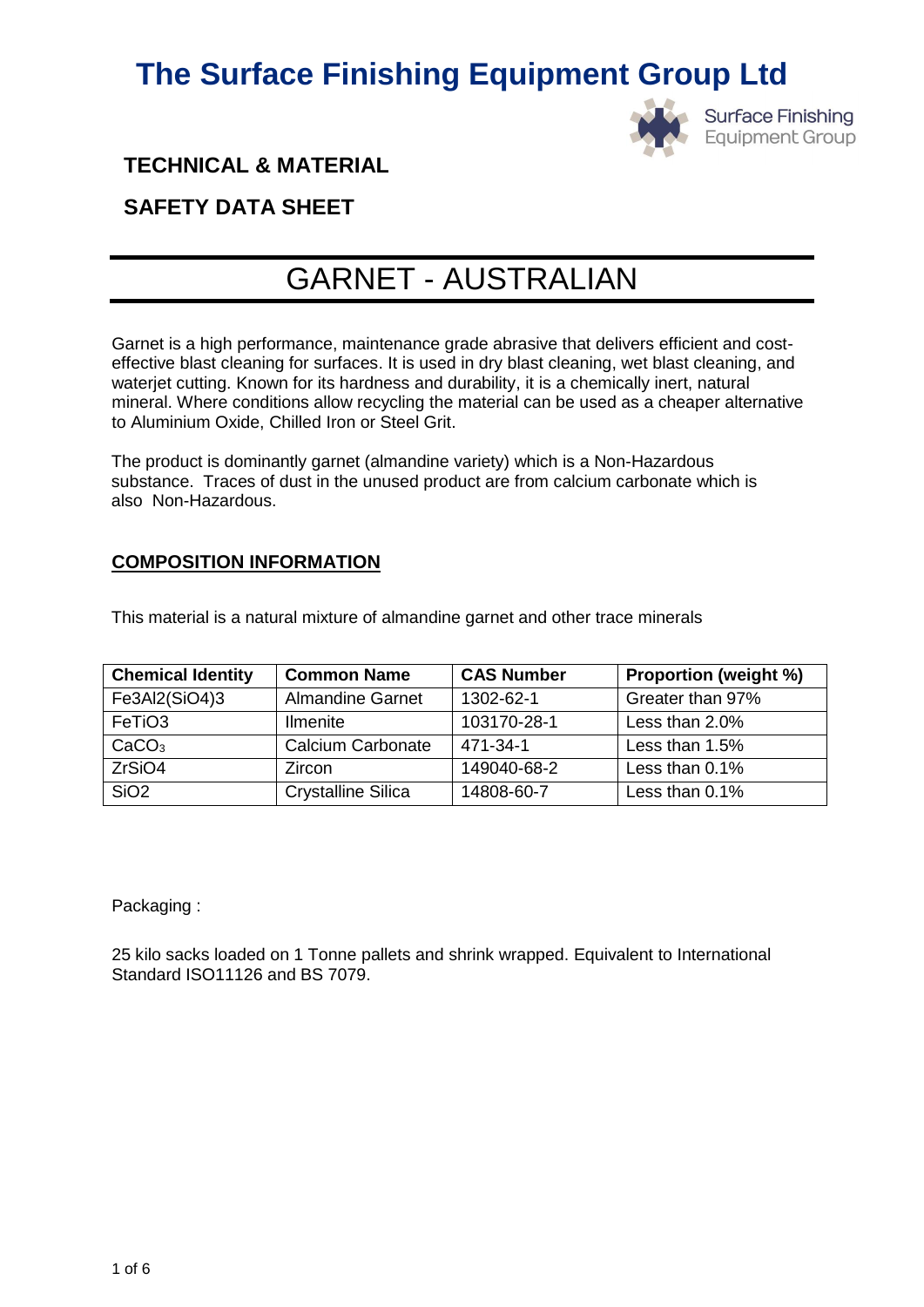

**Surface Finishing Equipment Group** 

## **HEALTH AND SAFETY DATA SHEET**

### GARNET - AUSTRALIAN

| <b>Product and Reference:</b>                            | <b>Garnet Natural Mineral</b>                                                                                                                                                                       |
|----------------------------------------------------------|-----------------------------------------------------------------------------------------------------------------------------------------------------------------------------------------------------|
| Date of Issue:                                           | 07/10/2016                                                                                                                                                                                          |
|                                                          |                                                                                                                                                                                                     |
| 1.                                                       | <b>IDENTIFICATION OF THE PREPARATION AND COMPANY</b>                                                                                                                                                |
| Company:<br><b>Product Code:</b><br><b>Intended Use:</b> | The Surface Finishing Equipment Group Ltd<br>Garnet - Australian<br>Abrasive blasting media.                                                                                                        |
|                                                          | <b>Distributor name &amp; address:</b> The Surface Finishing Equipment Group Ltd                                                                                                                    |
|                                                          | Comprising:                                                                                                                                                                                         |
|                                                          | Hogg Blasting & Finishing Equipment Ltd<br>Unit 10 Armstrong Road, Armstrong Industrial Estate, Washington,<br>Tyne & Wear, United Kingdom, NE37 1PR.<br>Tel. (0191) 415 3030   Fax (0191) 415 5345 |
| <b>AND</b>                                               | Abraclean Ltd<br>Ann Street, Stockport, Cheshire. SK5 7PP<br>Tel: (0161) 480 8087   Fax: (0161) 480 4424                                                                                            |

#### **2. HAZARD IDENTIFICATION**

GHS Classification of the substance: **Not Classified** 

GHS label elements, including precautionary statements:

**The product is dominantly garnet (almandine variety) which is a Non-Hazardous substance**. Traces of dust in the unused product are from calcium carbonate which is also Non-Hazardous.

Main Hazards **Dust from handling operations** 

Do not breathe dust liberated from used / blasted product. May have become contaminated by use.

| Health Effects - Eyes       | Dust may cause slight transient irritation.           |
|-----------------------------|-------------------------------------------------------|
| Health Effects - Skin       | Repeated or prolonged contact may produce irritation. |
| Health Effects - Ingestion  | None known                                            |
| Health Effects - Inhalation | Exposure to dust may have the following effects:-     |
|                             | irritation of nose, throat and respiratory tract,     |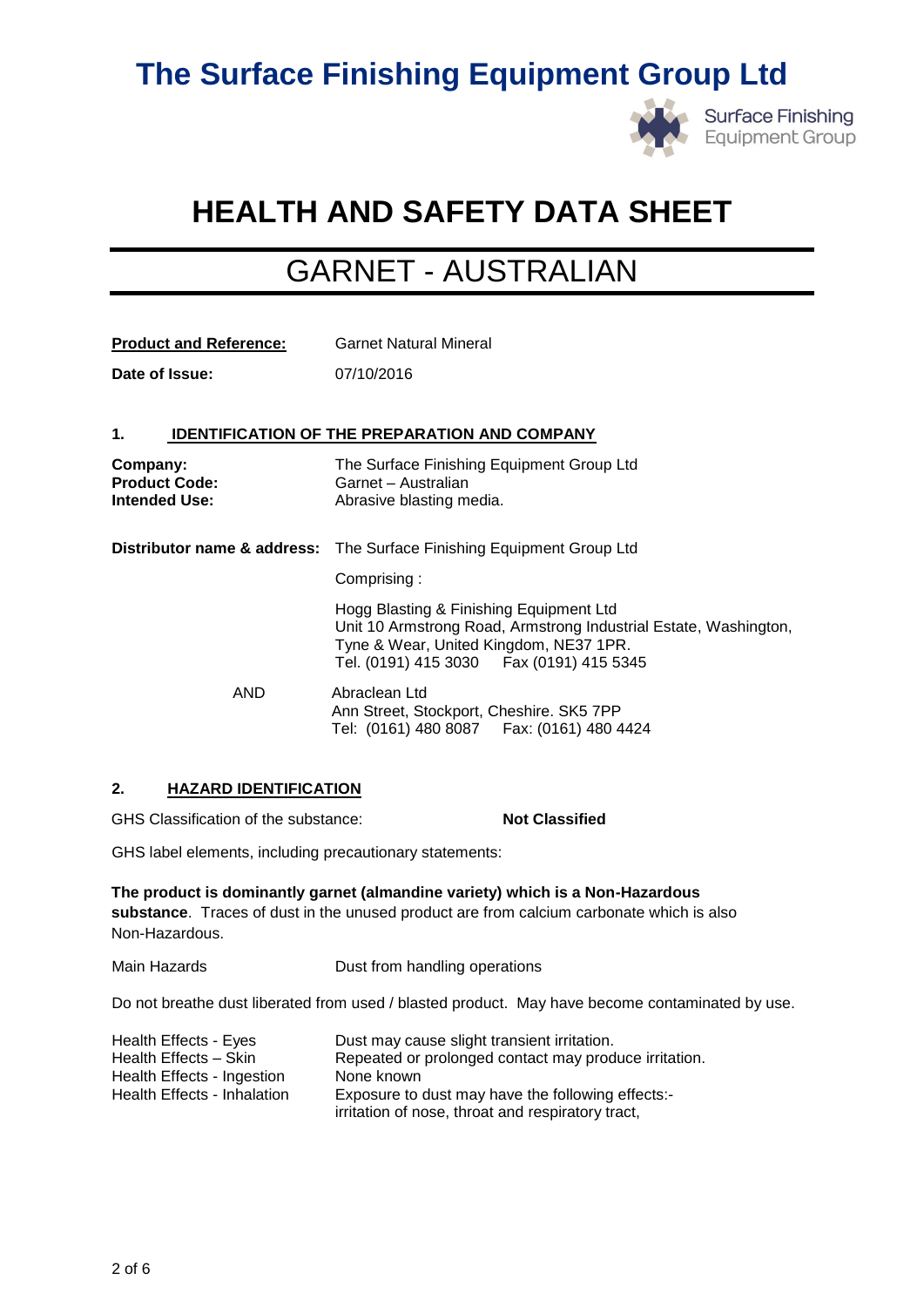

**Surface Finishing Equipment Group** 

#### **3. COMPOSITION / INFORMATION ON COMPONENTS**

This material is a natural mixture of almandine garnet and other trace minerals

| <b>Chemical Identity</b> | <b>Common Name</b>        | <b>CAS Number</b> | <b>Proportion (weight %)</b> |
|--------------------------|---------------------------|-------------------|------------------------------|
| Fe3Al2(SiO4)3            | <b>Almandine Garnet</b>   | 1302-62-1         | Greater than 97%             |
| FeTiO3                   | <b>Ilmenite</b>           | 103170-28-1       | Less than $2.0\%$            |
| CaCO <sub>3</sub>        | Calcium Carbonate         | 471-34-1          | Less than $1.5%$             |
| ZrSiO4                   | Zircon                    | 149040-68-2       | Less than 0.1%               |
| SiO <sub>2</sub>         | <b>Crystalline Silica</b> | 14808-60-7        | Less than $0.1\%$            |

#### **4. FIRST AID MEASURES**

No acute or chronic health effects known in workers arising exposure to this product.

#### **Description of first aid measures:**

- **Ingestion:** Non-toxic. There are no known health effects resulting from accidental ingestion of small amounts that may occur during normal handling. Ingestions of large amounts may cause abdominal discomfort due to abrasiveness. Seek medical attention if symptoms develop.
- **Eye contact:** Particle and dust exposure may cause eye irritation due to abrasiveness. Flush with plenty of sterile water for at least 15 minutes or until particles are removed. Seek medical attention if irritation or soreness persists.
- **Skin contact:** There are no known health effects from skin contact that may occur during normal handling. Seek medial attention if symptoms develop. Contact with material under pressure will damage skin by abrasion. Clean and dress any open wounds and seek medical attention.
- **Inhalation:** Exposure to dust created by use as a blast cleaning media may cause throat and lung irritation, coughing or shortness of breath. Move to fresh air and blow nose to remove particulates from nasal passages. Seek medical attention if symptoms persist.

#### **Most important symptoms and effects, both acute and delayed.**

| Ingestion    | No specific symptoms noted. |
|--------------|-----------------------------|
| Eye contact  | No specific symptoms noted. |
| Skin contact | No specific symptoms noted. |
| Inhalation   | No specific symptoms noted. |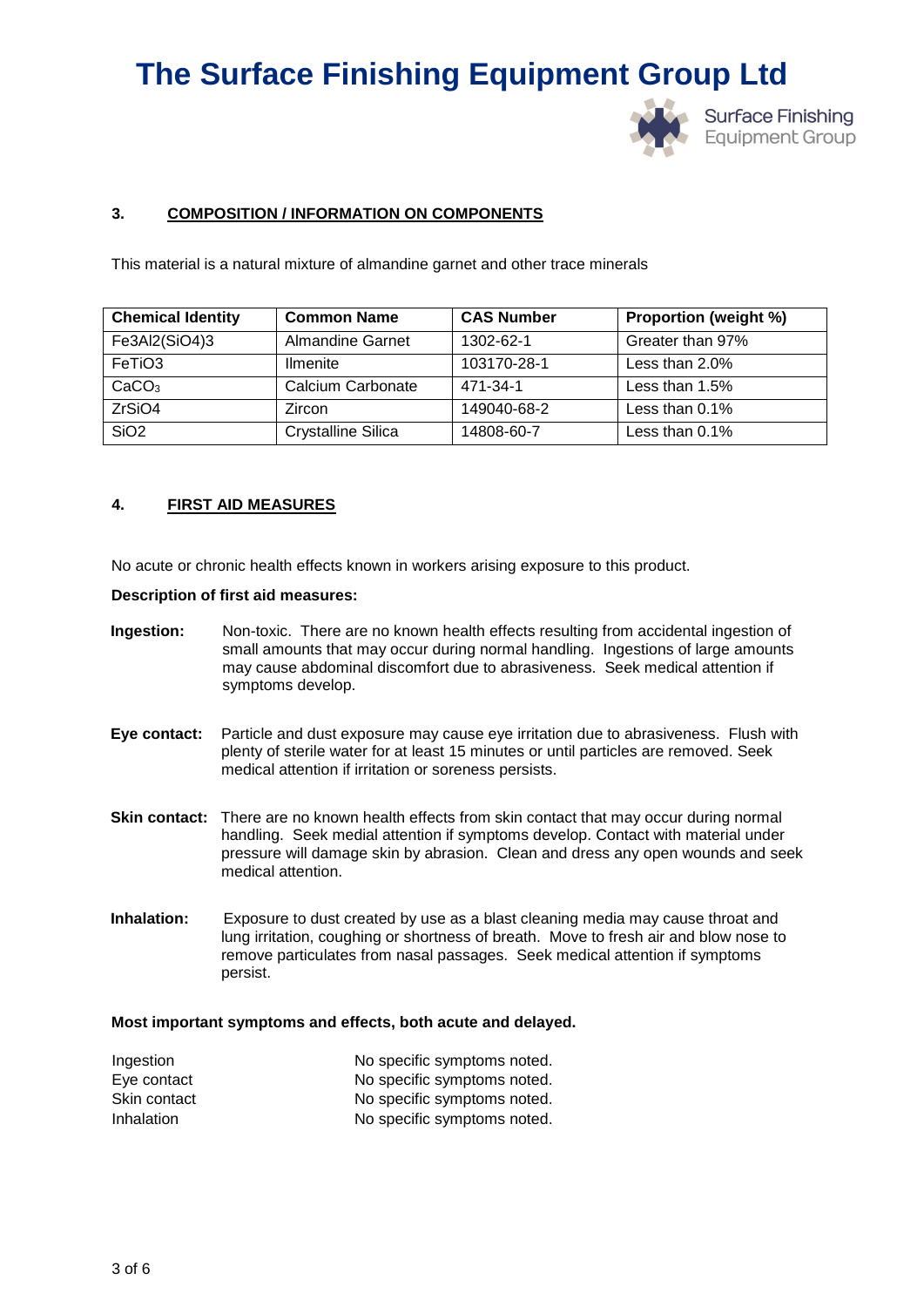

#### **5. FIRE FIGHTING MEASURES**

#### **This product is non-flammable and does not support combustion.**

| Extinguishing media:                                                        | Non-flammable.<br>Use media suitable for the surrounding material |
|-----------------------------------------------------------------------------|-------------------------------------------------------------------|
| Specific hazards arising from the chemical                                  | None known                                                        |
| Special protective equipment and precautions: No specific procedures given. |                                                                   |

#### **6. ACCIDENTAL RELEASE MEASURES**

#### **No special precautions are necessary:**

| <b>Personal Precautions:</b>   | Wear safety equipment for normal handling                                                                                           |
|--------------------------------|-------------------------------------------------------------------------------------------------------------------------------------|
| <b>Environment Protection:</b> | The material should not be dumped in nature but collected and<br>disposed of in accordance with local, state or federal guidelines. |
| Cleaning Up Methods:           | If possible vacuum the material to avoid generating unnecessary<br>dust, or sweep and shovel up any spillages.                      |

#### **7. HANDLING AND STORAGE**

**Handling:** Avoid breathing dust and spillage whilst handling.

The Manual Handling Operations Regulations may apply to the handling of bags when carrying out assessments.

#### **Storage:**

The storage and use of this product is not subject to any requirements but it should be kept dry where this is important for further process use.

#### **8. EXPOSURE CONTROLS /PERSONAL PROTECTION**

| <b>Control parameters/</b><br><b>Exposure Standards</b> | Crystalline Silica (quartz) respirable dust: 0.1 mg/m <sup>3</sup> TWA (time weighted<br>average) may be exceeded when the product is used for dry blast cleaning,<br>depending on material being blasted (respirable dust is -< 7 microns<br>particle equivalent aerodynamic diameter)<br>Total dust (inspirable) 10 mg/m <sup>3</sup> TWA                                                                                                                                                                                                                                                                                                             |
|---------------------------------------------------------|---------------------------------------------------------------------------------------------------------------------------------------------------------------------------------------------------------------------------------------------------------------------------------------------------------------------------------------------------------------------------------------------------------------------------------------------------------------------------------------------------------------------------------------------------------------------------------------------------------------------------------------------------------|
| <b>Engineering Controls</b>                             | Maintain ventilation and/or dust collection to reduce exposure to dust<br>generated during handling and use. Maintain a clean and safe work<br>environment and monitor effectiveness.                                                                                                                                                                                                                                                                                                                                                                                                                                                                   |
| <b>Personal Protection</b>                              | Follow local, state or federal guidelines for the use of personal protection<br>equipment. Blast cleaning operations should use and air fed abrasive blast<br>hood conforming with Australian standards 1715 and 1716, and European<br>standard EN14594:2005 such as a Nova 2000, as well as leather (or<br>equivalent) gloves and apron when in use. Hearing protection should also<br>be worn when blast cleaning. Wear suitable clothing. All Personal<br>Protective Equipment, include Respiratory Protective Equipment, used to<br>control exposure to hazardous substances must be selected to meet the<br>requirements of the COSHH Regulations. |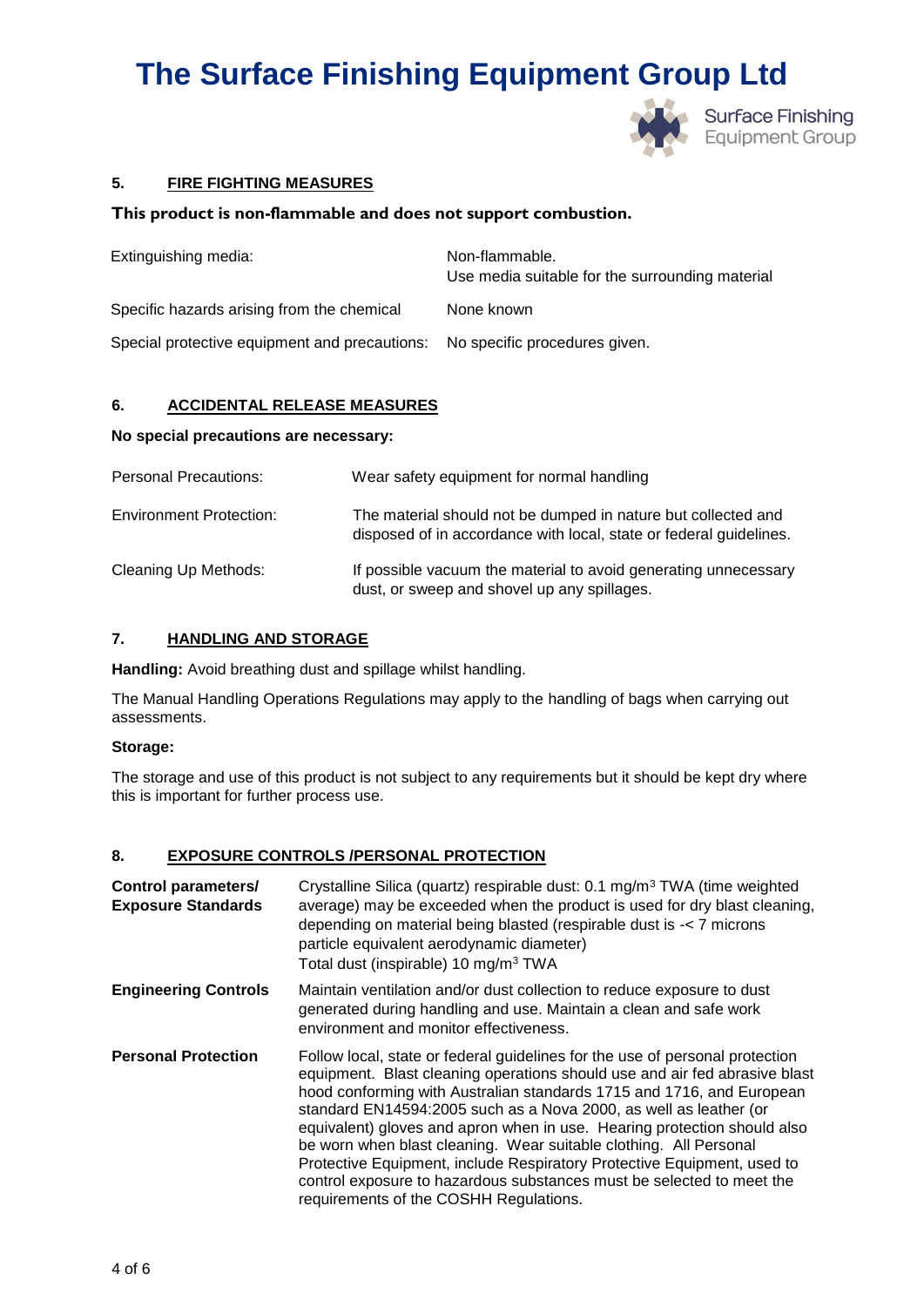#### 9. **PHYSICAL AND CHEMICAL PROPERTIES**



**Surface Finishing Equipment Group** 

| Appearance                                   | Pink to red coloured free flowing sand         |
|----------------------------------------------|------------------------------------------------|
| Odour:                                       | <b>Odourless</b>                               |
| рH                                           | 8.0 to 9.0                                     |
| <b>Melting Point:</b>                        | Approximately 1250 □C                          |
| Flash point                                  | Non-combustible                                |
| Evaporation rate                             | N/A                                            |
| Flammability (solid gas)                     | Non-flammable                                  |
| Upper/lower flammability or explosive limits | Non-combustible                                |
| Vapour Pressure                              | N/A                                            |
| Vapour density                               | N/A                                            |
| Specific gravity                             | 4.1                                            |
| Solubility                                   | Insoluble                                      |
| Radioactivity                                | Not detectable above background levels         |
| <b>Hardness</b>                              | $7.5 - 8.0$ Mohs                               |
| <b>Particle Size</b>                         | Average range between 0.1 - 0.6mm depending on |
| Particle shape                               | Sub-angular                                    |
| <b>Bulk density</b>                          | Approximately 2.3 t/m <sup>D</sup>             |
| Volatile Organic Compounds content           | Below detectable limits                        |
| Partition coefficient: n-octanol/water       | N/A                                            |
| Auto-ignition temperature                    | N/A                                            |
| Decomposition temperature                    | N/A                                            |
| Viscosity                                    | N/A                                            |

#### 10. **STABILITY AND REACTIVITY**

| Reactivity                         | Inert solid under normal handling and use conditions.   |
|------------------------------------|---------------------------------------------------------|
| <b>Chemical Stability</b>          | Stable under normal storage handling and use conditions |
| Possibility of hazardous reactions | None known                                              |
| Conditions to avoid                | None Known                                              |
| Incompatible materials             | None Known                                              |
| Hazardous Reaction                 | None Known                                              |
|                                    |                                                         |

#### 11. **TOXICOLOGICAL INFORMATION**

#### **Information on toxicological effects:**

No acute or chronic health effects known in workers arising from short or long term exposure to this product. This product does not contain toxic substances above known reportable limits.

**Symptoms related to physical, chemical and toxicological characteristics:** 

None Known

**Delayed and immediate effects and also chronic effects from short and long term exposure:**  None known

#### **Numerical measure of toxicity:**

None known